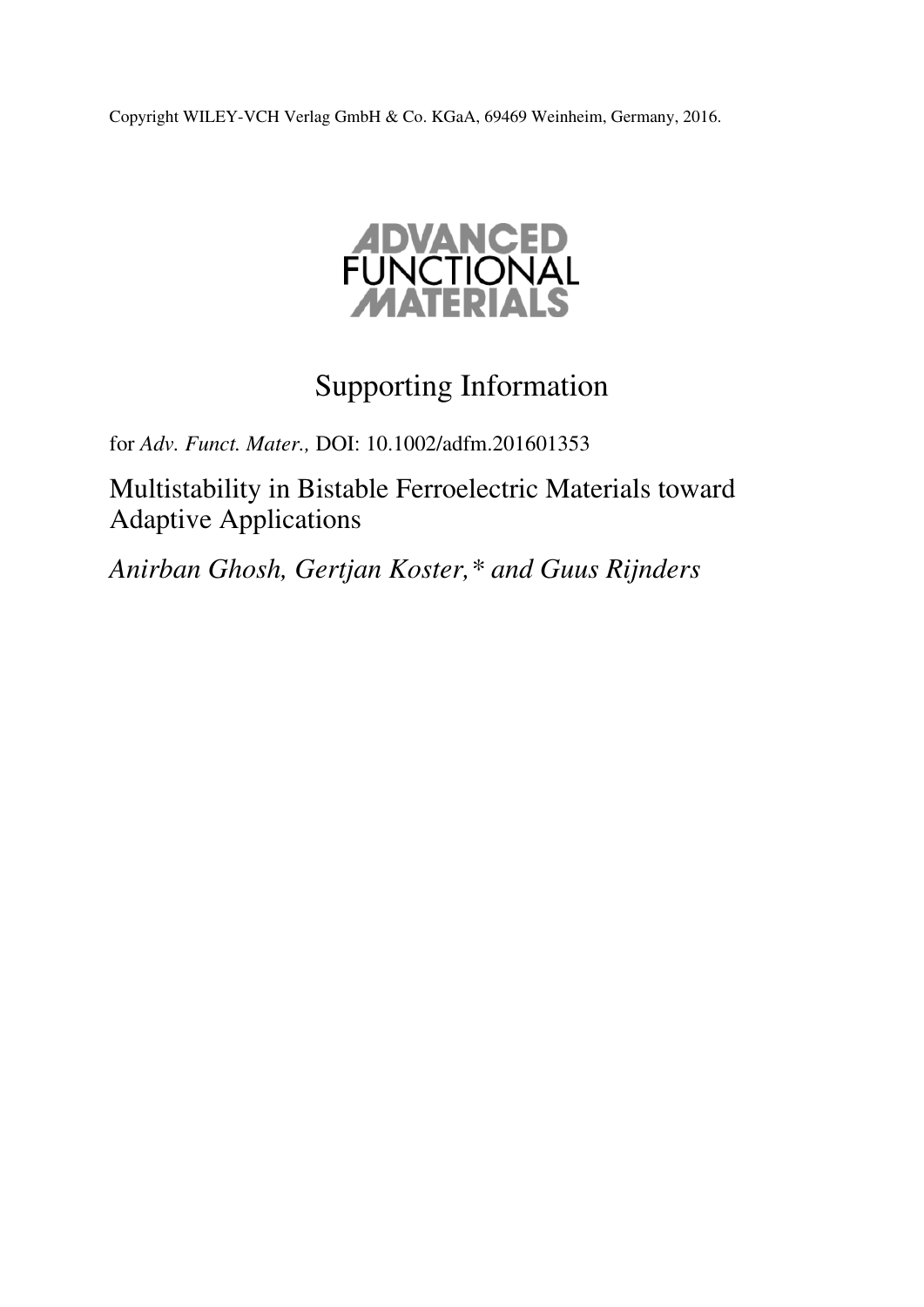# **Supplementary Information**

#### **Multi-stability in bi-stable ferroelectric materials towards adaptive applications**

*Anirban Ghosh, Gertjan Koster\* and Guus Rijnders*

Mr. Anirban Ghosh, Prof. Gertjan Koster\* and Prof. Guus Rijnders

Faculty of Science and Technology and MESA+ Institute for Nanotechnology, University

Twente, P.O. Box 217, 7500AE Enschede, The Netherlands

E-mail: G.Koster@utwente.nl

Keywords: (Ferroelectrics, Adaptive application, Multi-state memory, Switching dynamics, Statistics of switching)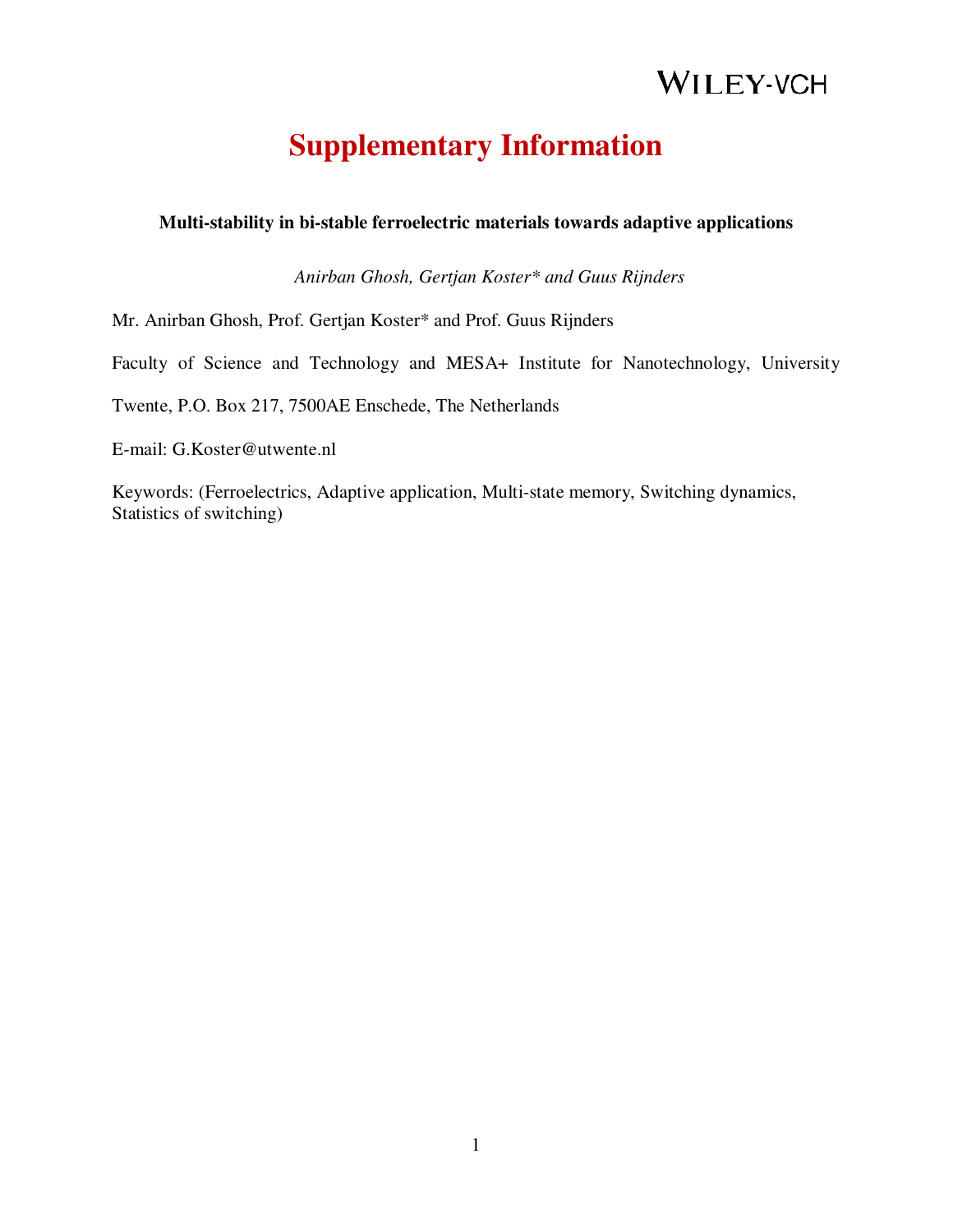#### **1. Neuron Activation Functions**

Activation functions can be broadly classified as hard and soft activation functions. For realizing a discreet neuron (perceptron) a hard activation function is used based on ON and OFF switch, this can be used to solve simple problems very fast however the convergence might not be accurate and are only be used as binary classifiers. For more complex, continuous neurons (multi-layer perceptrons) where learning and accuracy are most important one needs soft activation functions which are generally sigmoidal. The ability of a neural network to learn depends on the number of degrees of freedom available to the network (for an electronic device it means the number of switchable states). The number of degrees of freedom determines the plasticity of the system, i.e., its capability of approximating the training set (plasticity scales with the number of degrees of freedom)  $[1-9]$ . For a rapid convergence and avoiding over shooting the weights need to be adjusted gradually in small steps and which requires a moderate slope of the activation function. In general the lesser the slope of the polarization switching curve higher will be the plasticity which in turn enhances the learning ability and helps to reduce the training error  $[7, 9, 10]$ .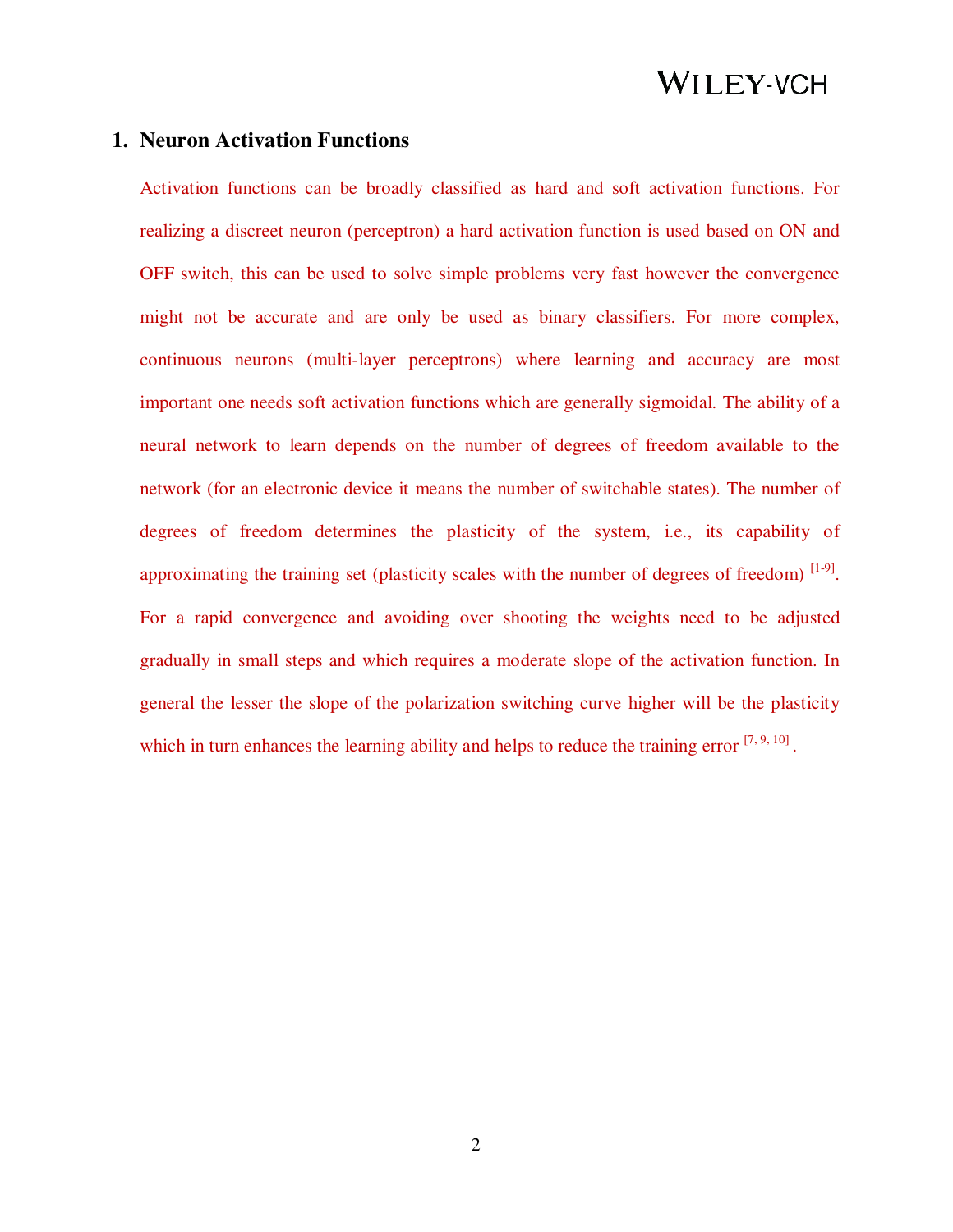#### **2. Structural characterizations**

#### **a) X-ray diffraction**

The crystallographic properties of the aforementioned heterostructure were investigated by X-Ray diffraction (XRD) (Panalytical X'Pert Powder diffractometer and X'Pert MRD). **Figure. S1**  (a) shows the XRD spectrum of device PZT100, showing the epitaxial (111) growth of PZT and SRO. **Figure. S1** (b) shows the XRD spectrum of the heterostructure around the (321) reflections. The reciprocal space map around (321) and (111) reflections showed that the PZT was rhombohedral with lattice constant of 4.08 Å. We note from the reciprocal space map that the PZT films are fully relaxed.



**Figure. S1** (a) The X-ray diffraction spectrum θ-2θ scan of the PZT100 heterostructure around the (111) reflections. (b) The reciprocal space map of the heterostructure around the (321) reflections of the heterostructure.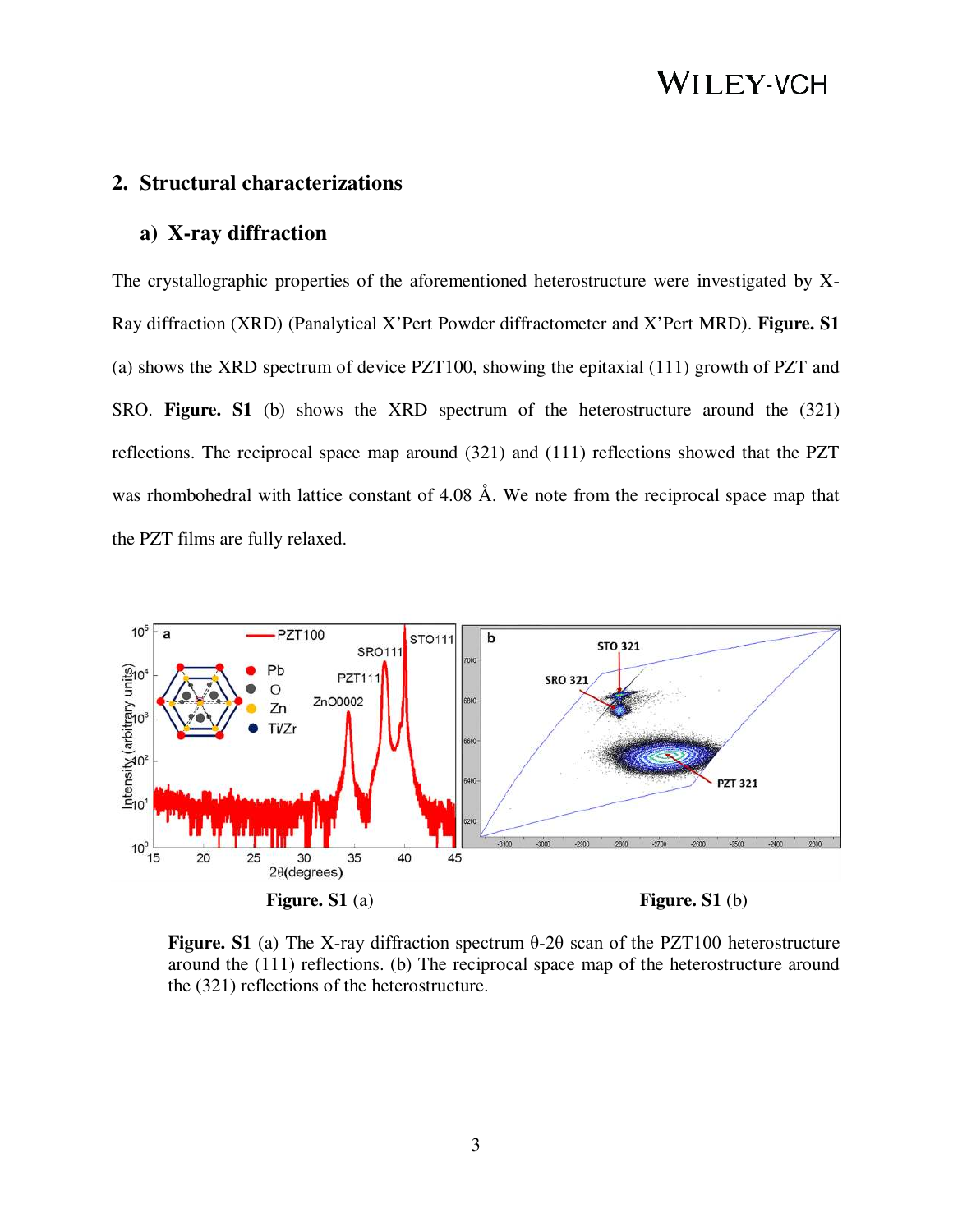### **b) Atomic force microscopy**

The surface roughness of the structures were measured using a Bruker Icon AFM. Different thicknesses of ZnO were grown on a thin layer of SRO (10 nm)/ PZT (10 nm) to find the roughness of the ZnO layers. The average rms roughness of the SRO/PZT layer was 2 nm over an area of  $5\mu$ m  $\times$   $5\mu$ m. The rms roughness of the ZnO layer was 4 nm and was almost invariant with the thickness of ZnO.



**Figure.** S2 (a) **Figure.** S2 (b) **Figure.** S2 (c)

**Figure. S2** AFM topography scans of the surface of (a) 25 nm ZnO (b) 50 nm ZnO and (c) 100 nm ZnO films used in our studies, showing a root-mean-square roughness of ∼ 4 nm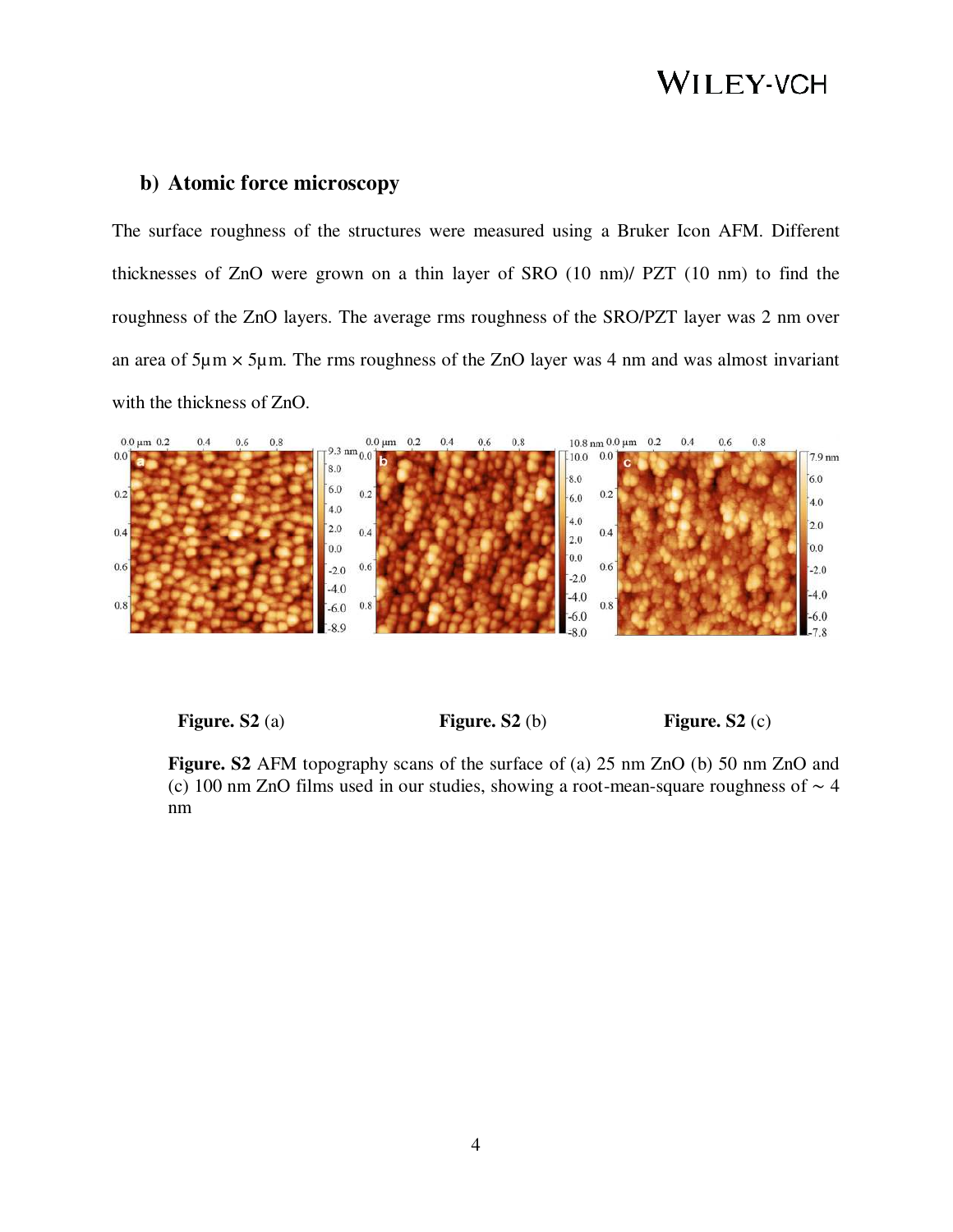#### **c) Transmission electron microscopy**

The local structure and interface layer was probed using a Philips CM300ST FEG Transmission electron microscope (TEM). The TEM images showed sharp PZT-ZnO interfaces with no signs of inter-diffusion. Fast Fourier transform of the images showed that the PZT was oriented along



#### **Figure. S**3

**Figure. S3**. Cross-section TEM image of the PZT-ZnO interface PZT100 epitaxial film, the insets show the fast Fourier transform of the image.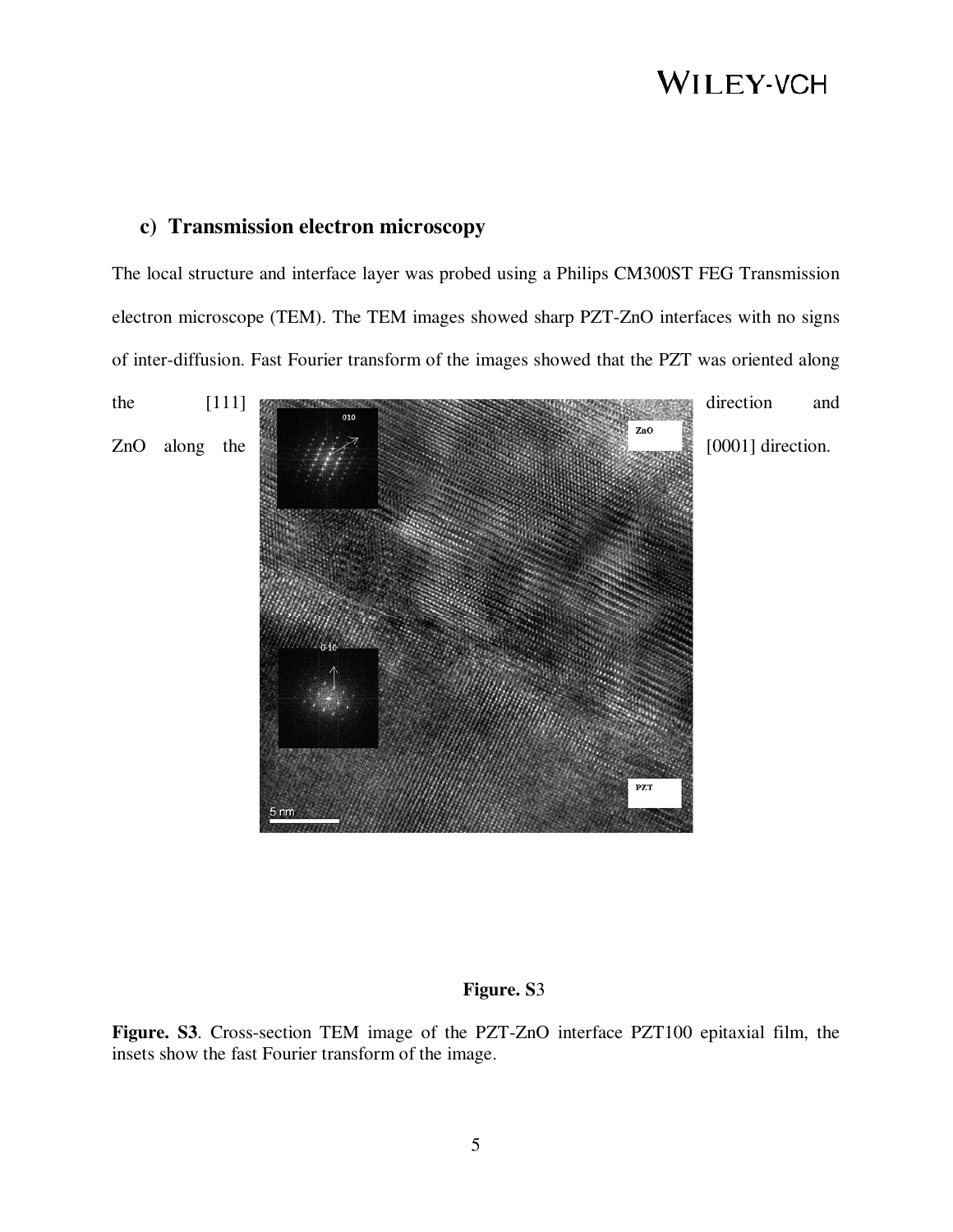### **3. Electrical Measurements**

### **a) Ferroelectric Hysteresis**



#### **Figure. S4**

Figure. S4 Ferroelectric P-V hysteresis loop measured at 1 kHz of the PZT0 and PZT100 samples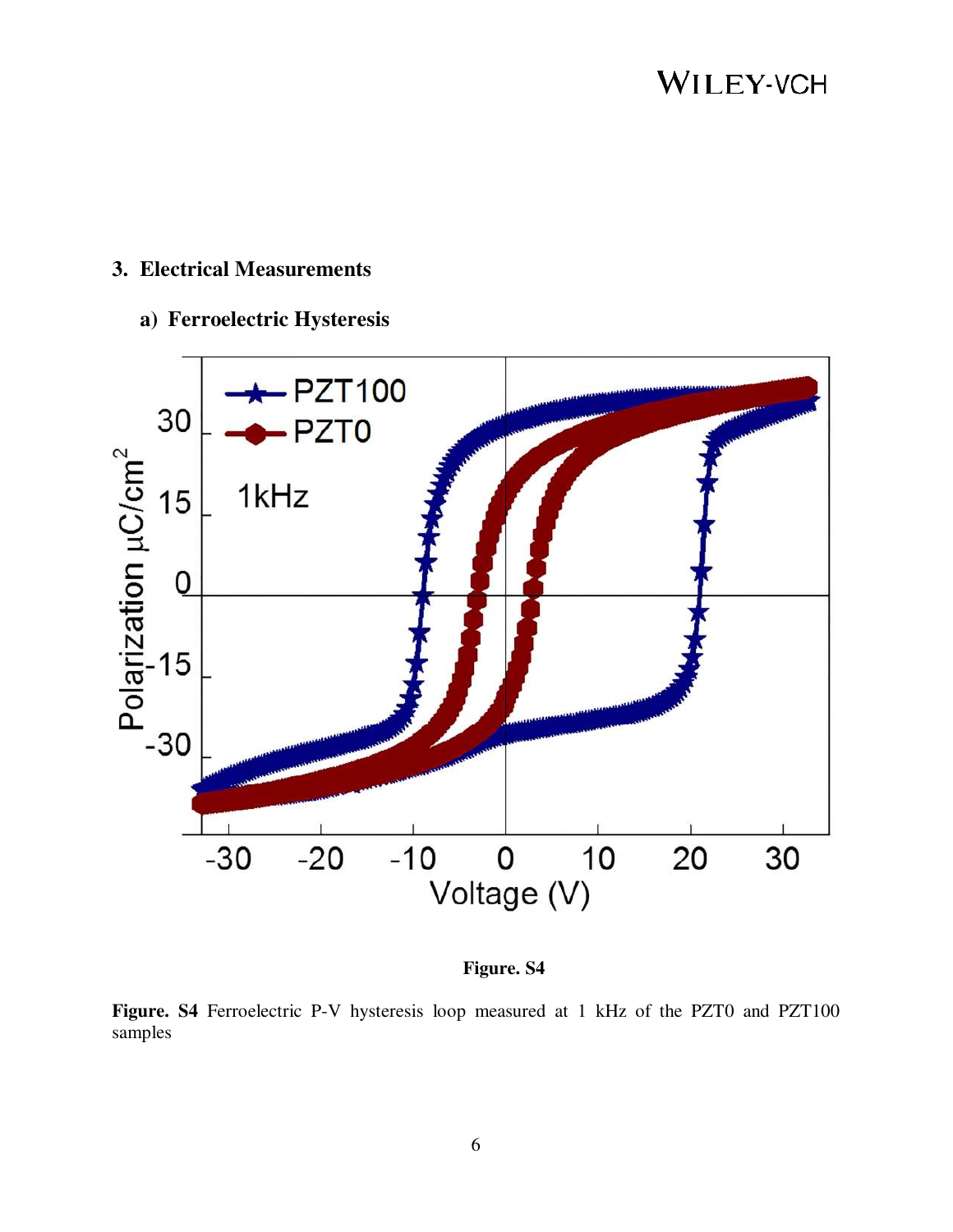Ferroelectric characterizations were carried out at room temperature using an aixACCT 3000 TF Analyzer set up. In order to measure the tuning of the ferroelectric hysteresis with the ZnO thickness we measured the P-V hysteresis loop for the four different thicknesses of ZnO along with PZT without any ZnO. In **Figure. S4** we show the P-V hysteresis loops of the PZT0 and PZT100 devices measured at 1 kHz. The coercive voltage was independent of the measurement frequency (10 Hz-10 kHz) to a first order approximation. Typically the defect dynamics involving charging/discharging of the defect states and presence of electrets result in large frequency dispersion of the hysteresis loops in ferroelectrics<sup>11-13</sup>. This shows that our electrical measurements are not dominated by defects and other relaxation mechanisms. This frequency dispersion study of our ferroelectric hysteresis loop gives us the confidence that we are measuring the intrinsic switching characteristic of the system and is not dominated by artefacts resulting from leakage and other space charge and other relaxation mechanisms<sup>11, 12</sup>. It was observed that for the device without the ZnO layer (PZT0) the saturation polarization  $(P_s)$  is around 35  $\mu$ C/cm<sup>2</sup> and the coercive voltages are approximately  $\pm$  3 V. In the case of the PZT100 sample the coercive voltages were -9.33 V and 21.55 V respectively for the negative and positive bias. The hysteresis loop opens up with increasing thickness of ZnO, according to Eqn 3.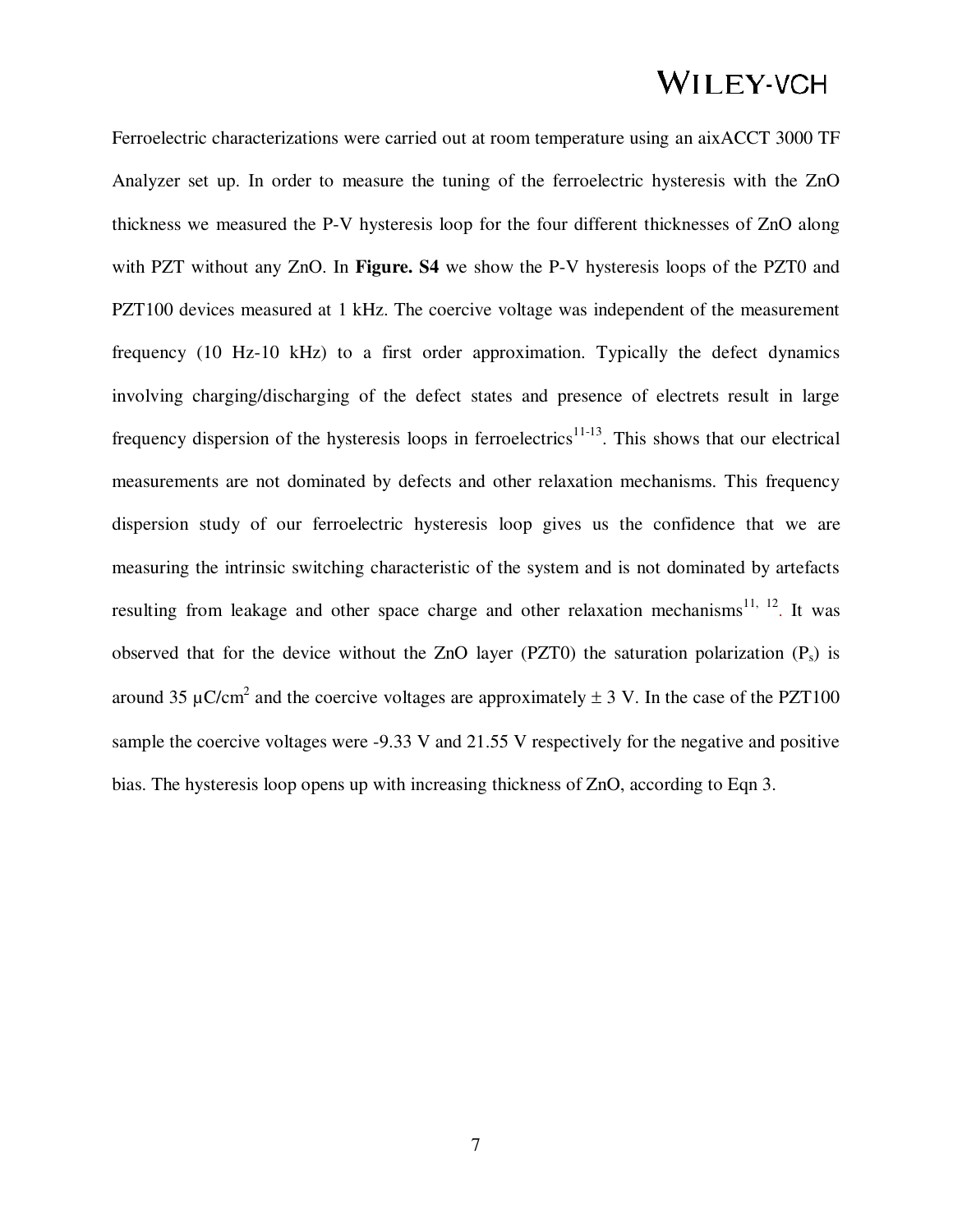#### **b) Admittance Angle**

To make sure that our measurements are dominated by capacitive contributions we measured admittance angle-voltage characteristics of the PZT sample from 10 kHz-2 MHz **Figure. S5** (b) shows the admittance angles for all the samples for the opposite biases. We can observe that the magnitude of the admittance angle is ∼90° at all frequencies. This points to negligible leakage contribution in our samples.



**Figure.** S5 (a) **Figure.** S5 (b)

**Figure. S5** (a) The frequency dispersion of the admittance angle between 10 kHz and 2 MHz of the PZT0 sample and (b) Admittance angle of all the samples for opposite biases measured at 10 kHz frequency.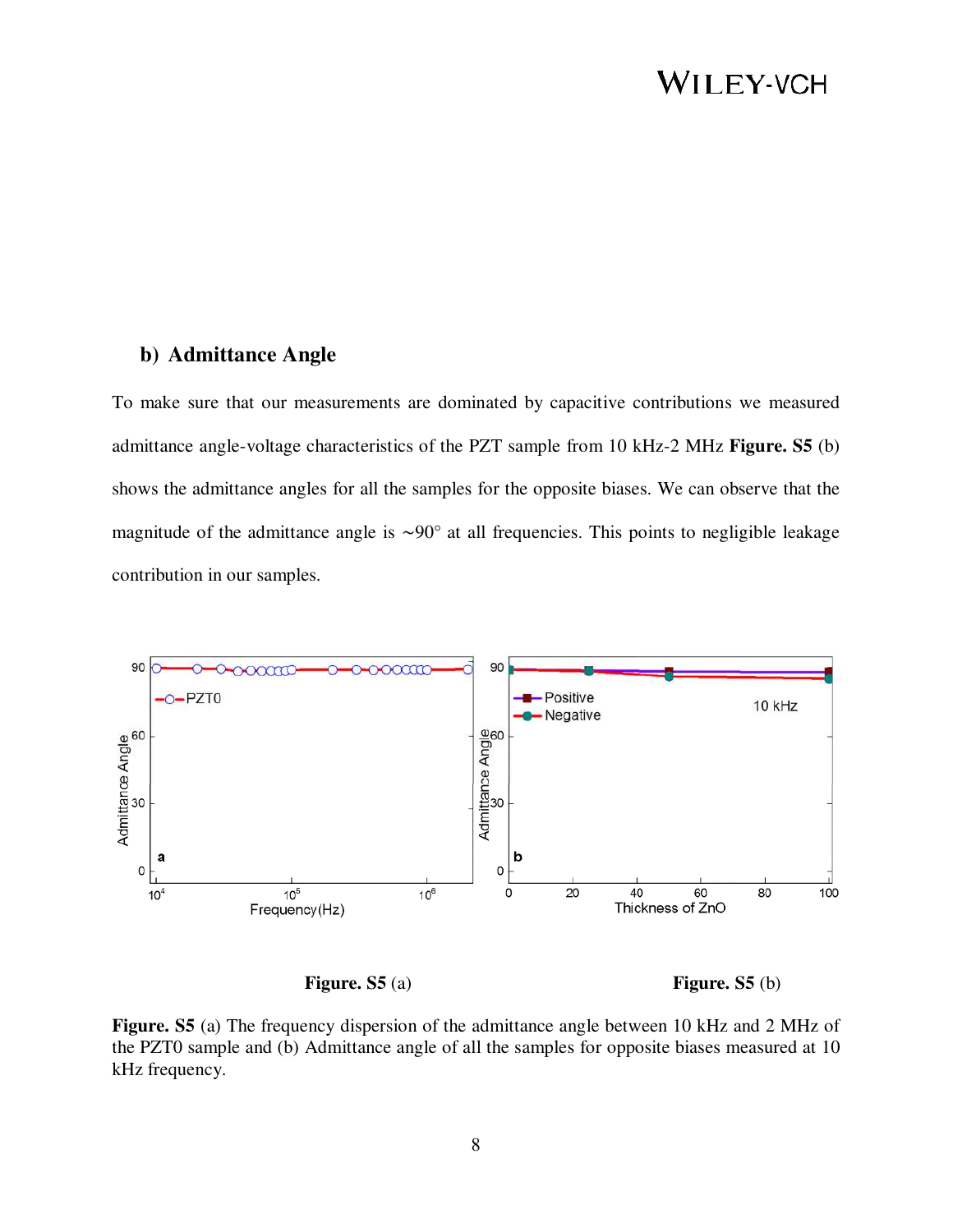#### **c) Capacitance-Voltage**

Capacitance-voltage (C-V) measurements, were anticlockwise for all the samples, and didn't exhibit any signature of a depletion layer, which would lead to an additional series capacitance leading to a decrease in the capacitance for one of the biases<sup>14, 15</sup>. Below, we show the C-V measurements for the PZT0 and PZT25 samples measured at 10 kHz. The arrows denote the direction of voltage sweep.





Figure. S6 C-V characteristics for (a) PZT0 and (b) PZT25 at 10KHz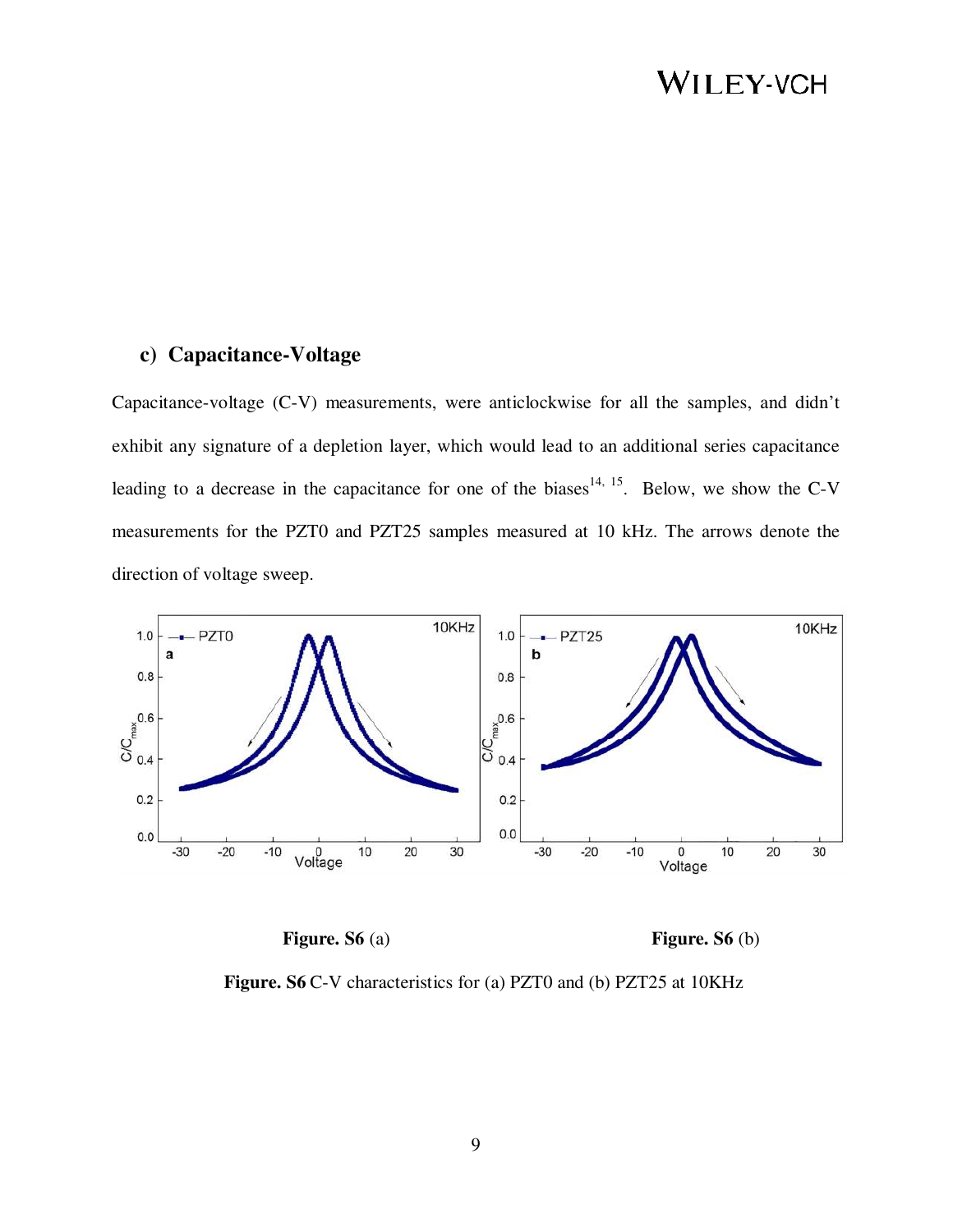#### **4. Statistics of local electric field distribution**

The wide spectrum of characteristic switching times can be explained by considering the distribution of the local electric fields. We consider the total switching volume as an ensemble of independent switching volumes. These individual switching volumes have individual switching times determined exclusively by the local field. As in earlier works by Tagantsev<sup>16</sup> et al and Genenko  $17$  et al it is assumed that the switching times have a smooth and exponentially broad distribution. For N different regions with different switching times we can write

$$
\Delta P_t / 2P_s = \Sigma_{i=0}^{N} (1 - \exp [-(t/t_{0i})^n]) \dots S1
$$

where, t<sub>0i</sub> is the characteristic switching time corresponding to the i<sup>th</sup> region. Barthelemy *et al* assumed N=5 in their case  $18$ . If we assume a broad continuous distribution of switching times  $F(log t_0)$  we can write

$$
\Delta P_t = 2P_s \int_0^\infty \left[1 - \exp\left\{-\left(\frac{t}{t_0}\right)^n\right\}\right] F(\log t_0) d(\log t_0) \quad \dots \text{S2}
$$

From Eqn. 2 because of the one to one relation between the individual switching times and the local electric field we can write  $F(log t_0) d(log t_0) = F(E)d(E) \dots S3$ 

From Eqn. 1 and Eqn. 2 approximating the double exponential relation between switched polarization and the applied field as a Heaviside step function  $\theta[E - E_{th}]$ , we can write Eqn. S2 as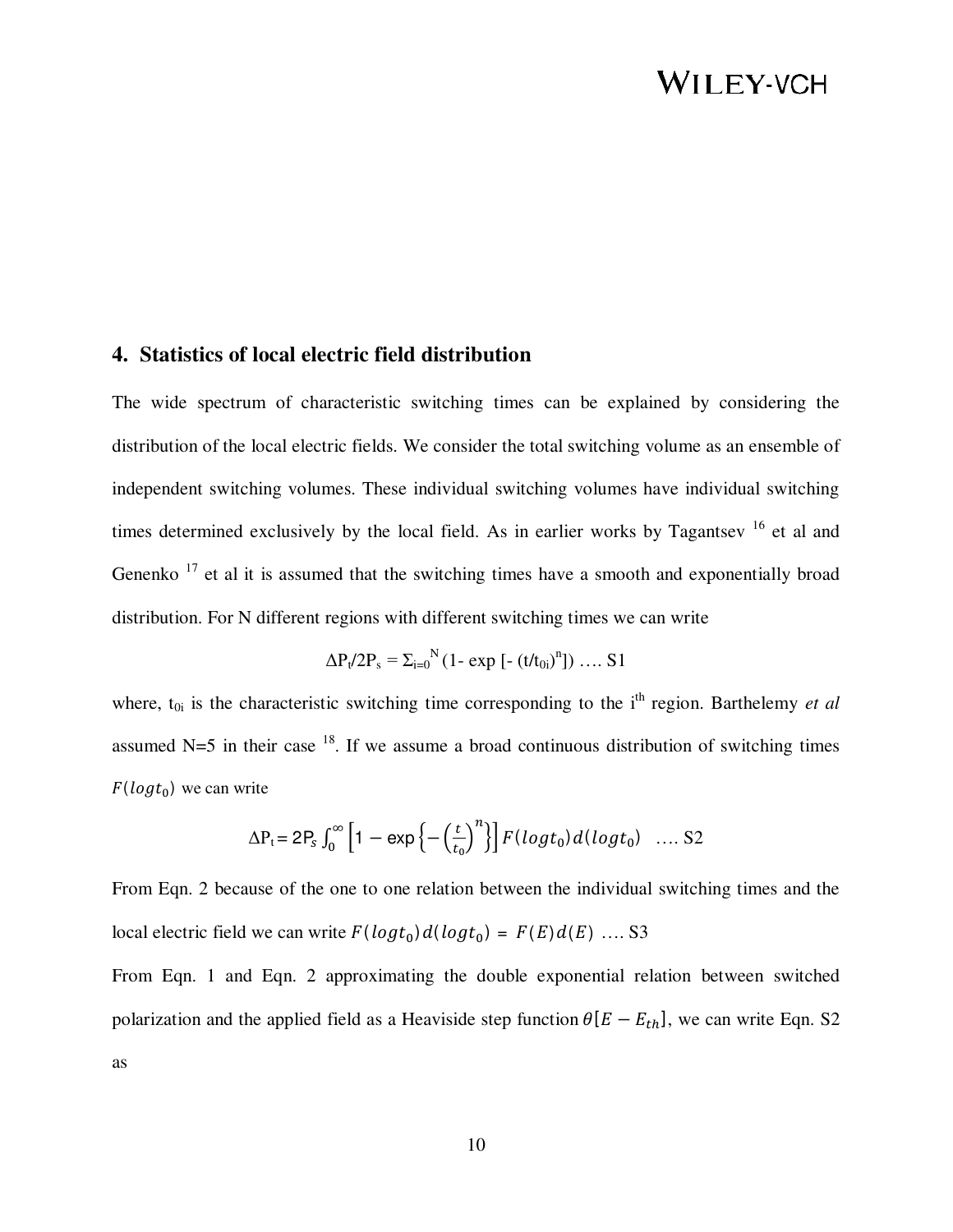$$
\Delta P_t = 2P_s \int_0^\infty \theta[E - E_{th}] F(E) d(E) \dots S4
$$

And for statistical normalization

$$
\int_0^\infty F(E) d(E) = 1 \dots S5
$$

The physical meaning of Eqn. S4 is as soon as the applied electric field E exceeds the threshold field  $E_{th}$  for a given write time the ferroelectric switches locally. The value of the function  $\theta[E - E_{th}] = 0$  for  $E < E_{th}$  and = 1 for  $E > E_{th}$ . As can be seen from Eqn. S4 the functional form of the  $F(E)$  can be obtained from the derivative of the  $\Delta P_t/2P_s$  as a function of the applied electric field for different write times. In order to maintain switching volume conservation the switching curves which reached the saturation polarization within the maximum possible write time of 1 sec were only fitted.

In **Figure. S7** we show the  $\Delta P_t/2P_s$  as a function of the applied electric field for different write times for the PZT50 sample for WDRU (The plots for PZT and WDRU of PZT25 as well as PZT100 have similar characteristics.). Since the data points were scattered we spline fitted the curves which are shown here. As can be seen from **Figure. S7** (a) as the write times decrease the maximum peak voltage increases. The observed plots were found to fit best with Lorentzian distribution functions as compared to a Gaussian. In **Figure. S7** (b) we show the rescaled plots of **Figure. S7** (b) using  $(E-E_{max})/w$  where  $E_{max}$  is the central maximum value and *w* is the full width at half maxima. This scaling behaviour suggests that the distribution is intrinsic. A Lorentzian can describe the distribution of horizontal distances at which a line segment tilted at a random angle cuts the *x*-axis. Similarly, if there exists a singular field (responsible for the growth activation barrier) aligned at a random angle to the domain wall propagation direction its distribution will also be a Lorentzian $19$ .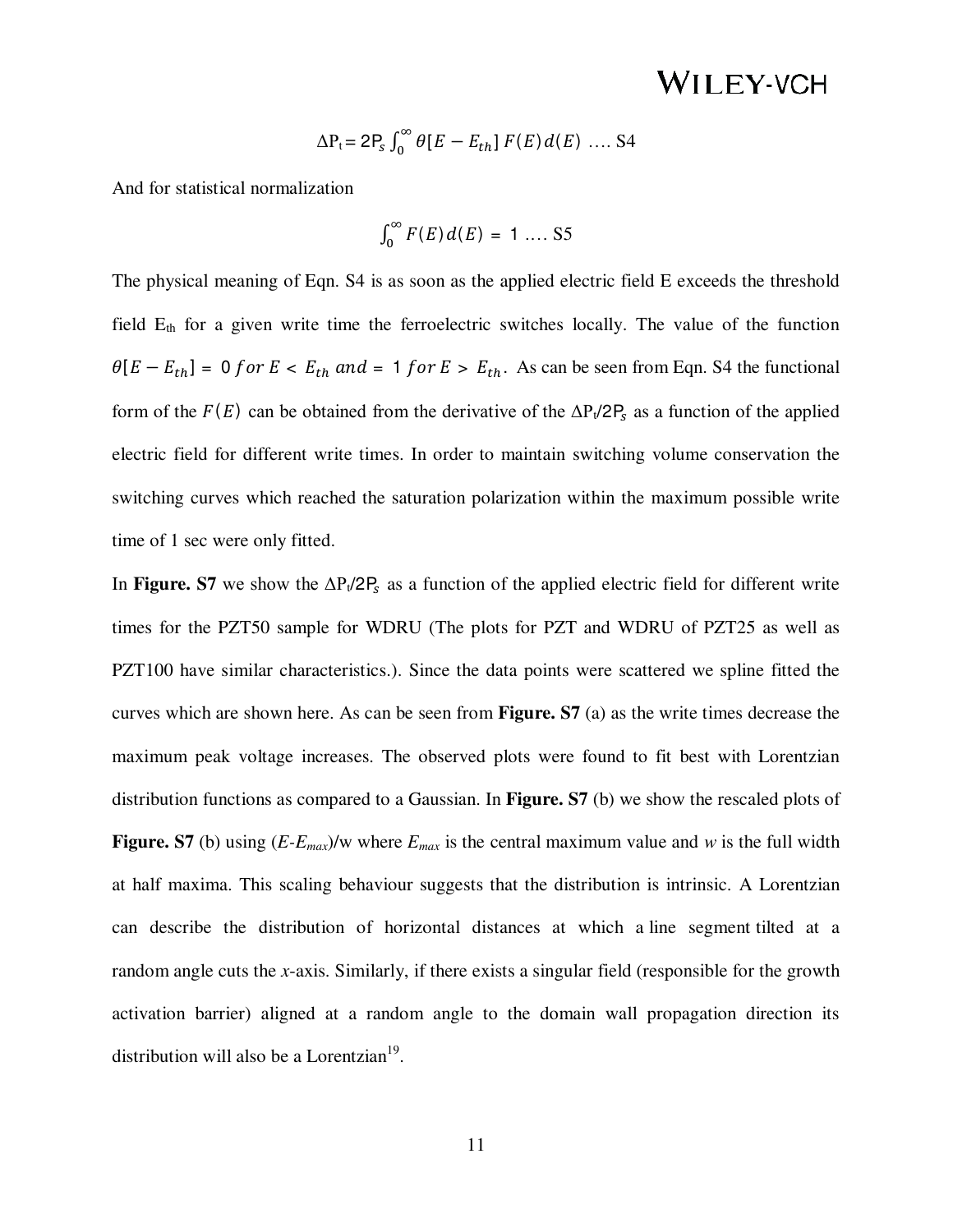

Figure. S7 (a) Logarithmic derivative of the fractional switched polarization versus applied voltage (b) Normalized distribution of activation field for WDRU for PZT50. All the distributions were found to fit best with a Lorentzian.

Similarly as above in **Figure. S8** we show the  $\Delta P_t/2P_s$  as a function of the applied electric field for different write times for the PZT50 sample for WURD. Similar as observed in **Figure. S7** (a) as the write times decrease the maximum peak voltage increases. As we can see from **Figure. S9** (a) the curves don't quite follow any regular shape and also the shape varies with the write time. It signifies that the local fields are not symmetrically distributed about the mean. Since the switching here is governed by the local field variations at the ZnO-PZT interface, which is dependent on the roughness and local disorder the distribution of local electric fields need not necessarily be a singular well defined peak function. In order to rescale these asymmetric curves we use the asymmetric double sigmoid function. Its notable here that Tagantsev et al assumed a mesa like function to map the distribution of characteristic switching times which can qualitatively describe the linear  $\Delta P_t/2P_s$  vs write time curve but would not be sufficient to fully map the local electric fields as in our case. As in Eqn. 6 *Emax* is the central value of the derivative and  $w_1$  is the full width at the half maxima and  $w_2$  and  $w_3$  determines the asymmetry of the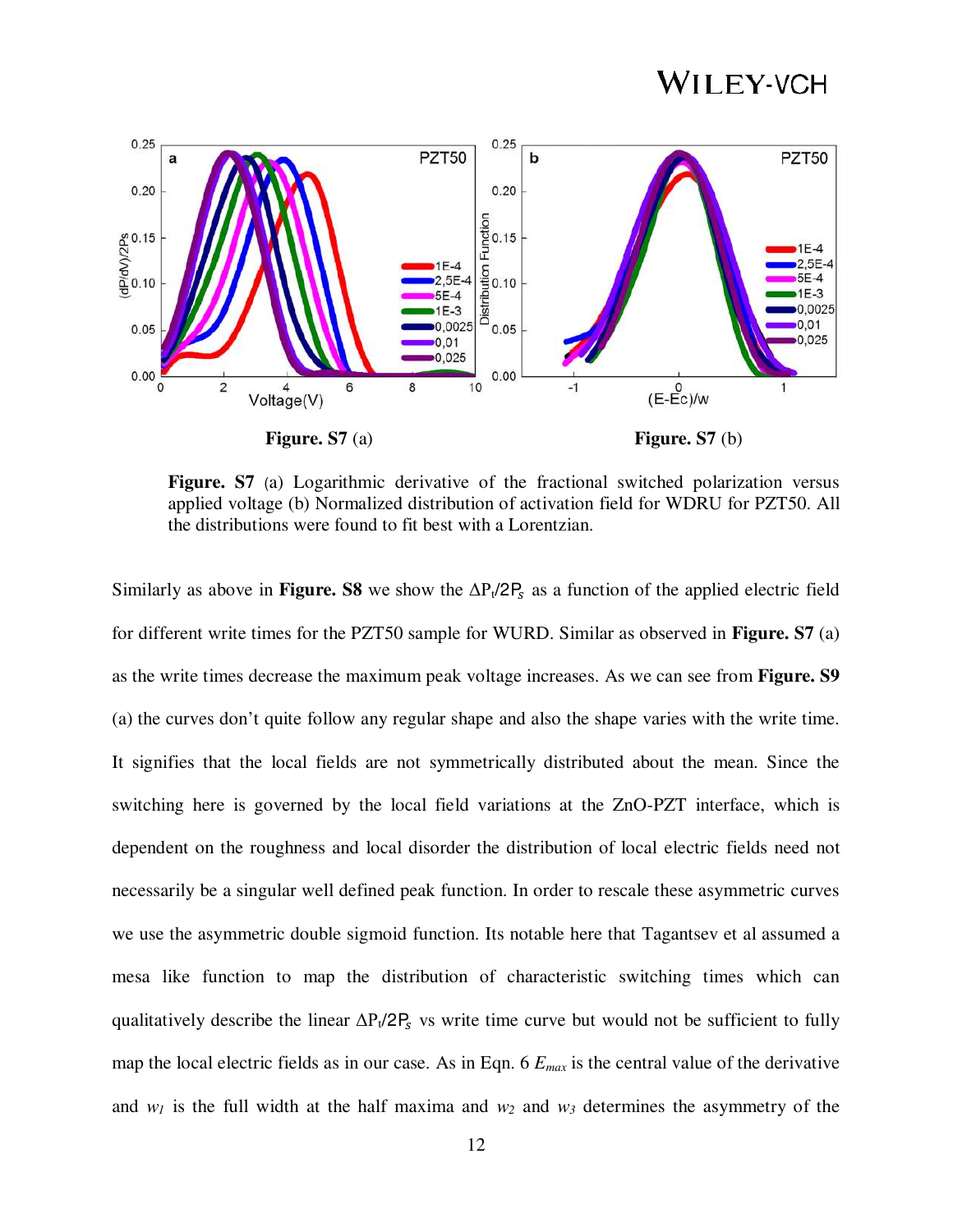distribution in the lower and higher value than *Emax*. We rescale the above curves using (*E-* $E_{max}$ / $w_l$  which we show in **Figure. S8** (b).





**Figure. S8** (a) Logarithmic derivative of the fractional switched polarization versus applied voltage (b) Normalized distribution of activation field for WURD for PZT50. All the distributions were found to fit best with an asymmetric double sigmoidal function.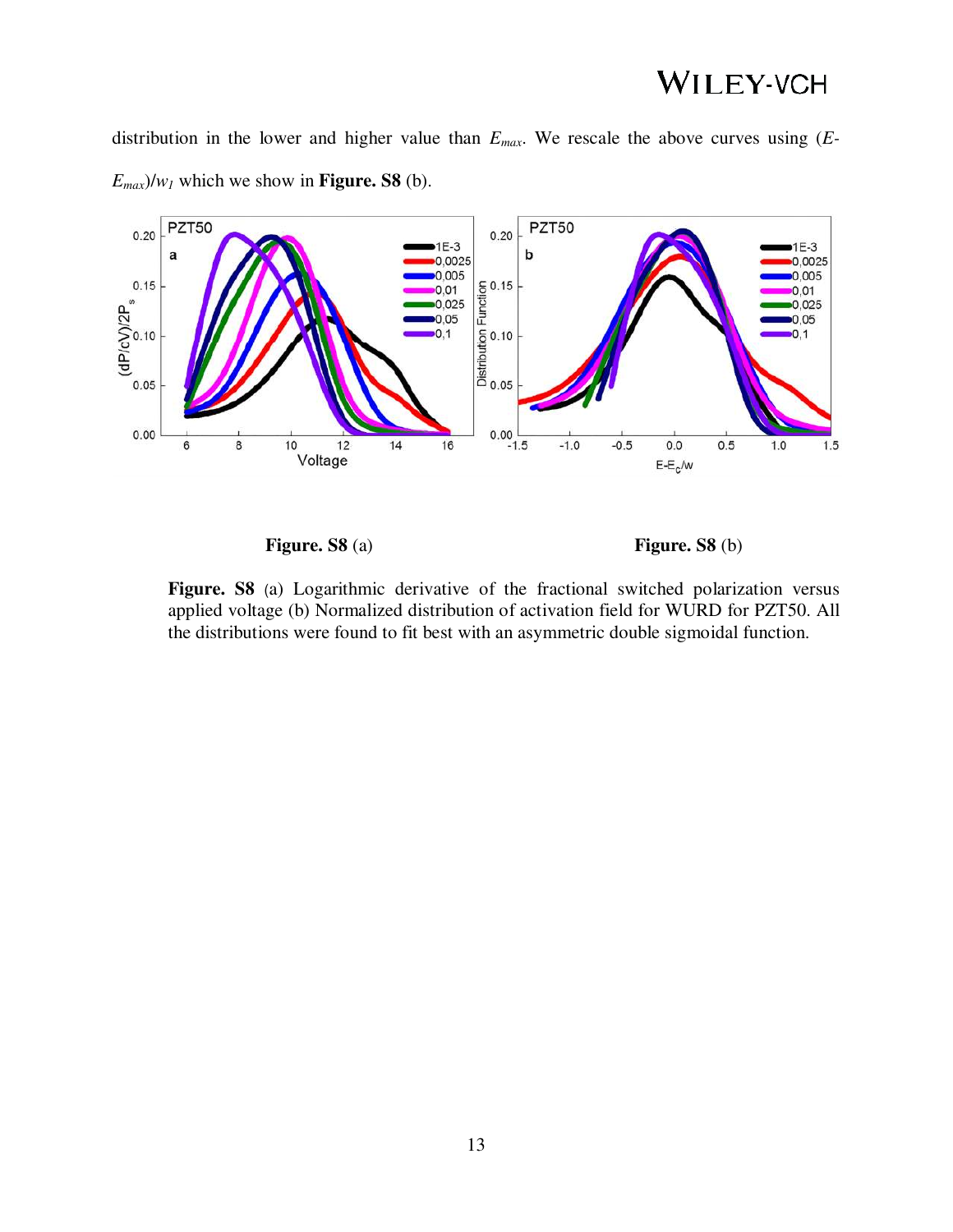### **5. Retention**

The retention of the polarization for all the samples was measured by varying the delay to read time from  $10^{-1}$  -  $10^3$  secs as in **Figure. S9**. The switched polarization was found to be stable with less than a 2% drop over the measured time scale for PZT0 and a maximum of 4% drop for PZT100 sample. It shows that the switched polarization is stable over time. Here we plot the retention of the switched polarization as a function of delay to read time from  $10^{-1}$  to  $10^3$  secs for all the samples for both the biases. We have studied the retention up to  $10<sup>4</sup>$  which showed similar trends. As in Figure S9.



**Figure. 9** 

**Figure. S9** Switched polarization as a function of delay to read time.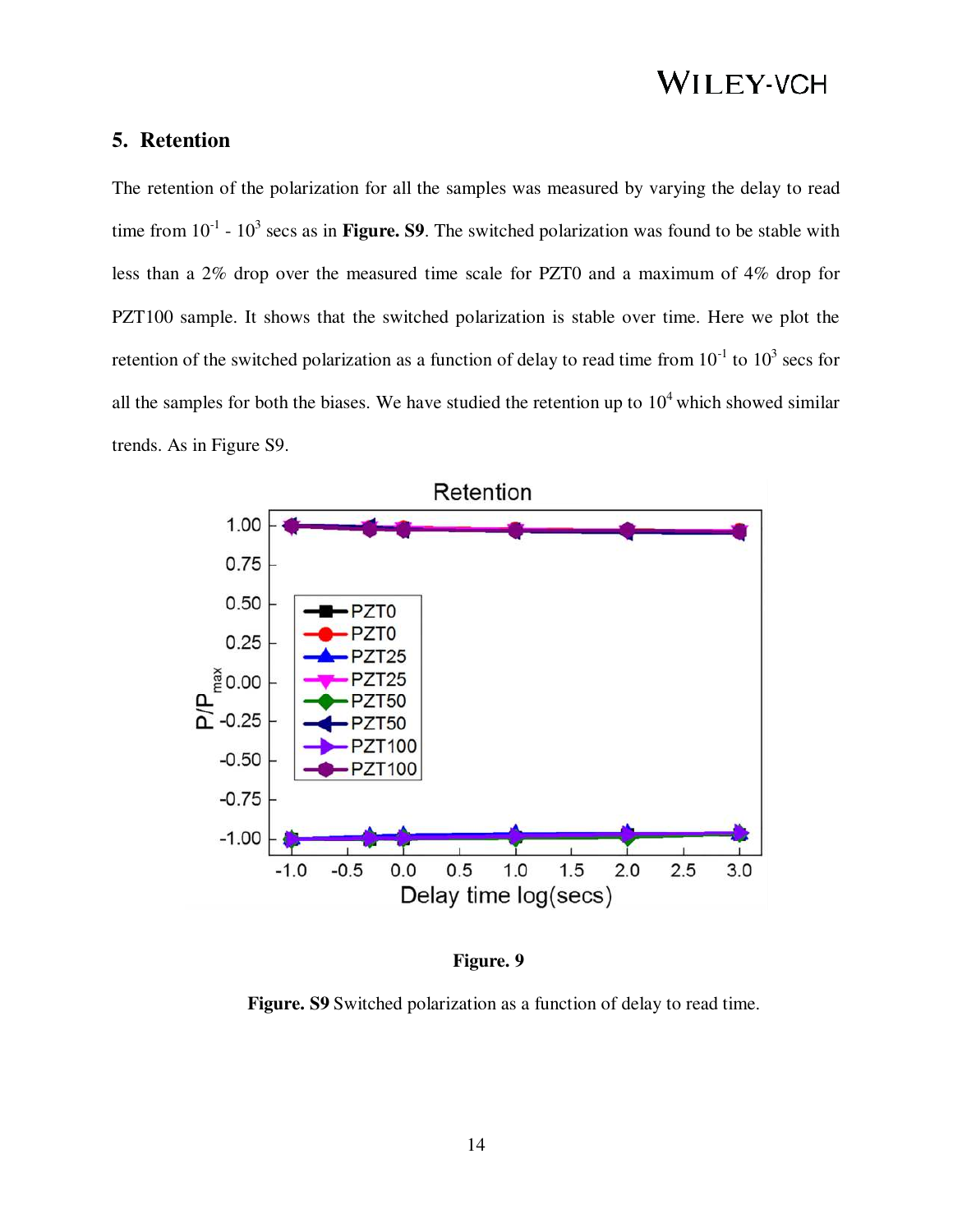#### **References**

1. S. D. Ha and S. Ramanathan, Journal of Applied Physics **110** (7), 071101 (2011).

2. M. Prezioso, F. Merrikh-Bayat, B. D. Hoskins, G. C. Adam, K. K. Likharev and D. B. Strukov, Nature **521** (7550), 61-64 (2015).

3. J. Schmidhuber, Neural networks : the official journal of the International Neural Network Society **61**, 85-117 (2015).

4. L. P. Shi, K. J. Yi, K. Ramanathan, R. Zhao, N. Ning, D. Ding and T. C. Chong, Applied Physics A **102** (4), 865-875 (2011).

5. S. Dehaene, N. Molko, L. Cohen and A. J. Wilson, Current opinion in neurobiology **14** (2), 218-224 (2004).

6. T. Knight, and George Stiny, Arq: architectural research quarterly **5.04**, 355 (2001).

7. J. M. Zurada, St. Paul: West, ( 1992.).

8. D. kriesel, **2011** (August 15 (2007): .).

9. S. Song, Kenneth D. Miller, and Larry F. Abbott, Nature neuroscience **3.9**, 919-926 (2000).

10. L. F. Abbott, and Sacha B. Nelson, Nature neuroscience **3**, 1178-1183. (2000).

11. L. Pintilie and M. Alexe, Applied Physics Letters **87** (11), 112903 (2005).

12. J. F. Scott, *Ferroelectric memories*. (Springer Science & Business Media, 2000).

13. J. F. Scott, Journal of Physics: Condensed Matter **20** (2), 021001 (2008).

14. W. Choi, S. Kim, Y. W. Jin, S. Y. Lee and T. D. Sands, Applied Physics Letters **98** (10), 102901 (2011).

15. I. Pintilie, I. Pasuk, G. Ibanescu, R. Negrea, C. Chirila, E. Vasile and L. Pintilie, Journal of Applied Physics **112** (10), 104103 (2012).